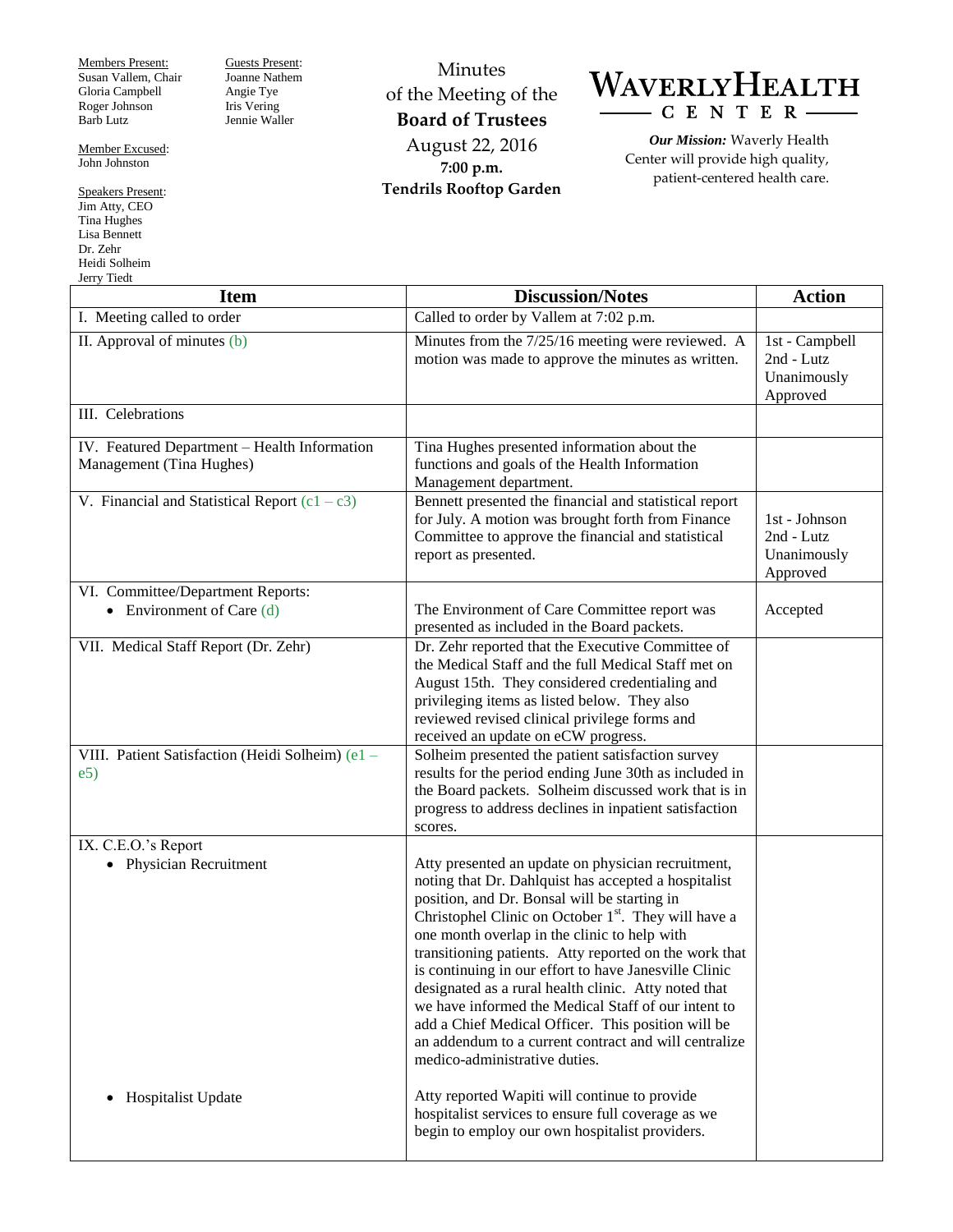| Strategic Plan Update<br>$\bullet$                                                                                                                                                                                                                                                                     | The strategic plan update was deferred to the next<br>meeting.                                                                                                                                                                                                                                                                                               |                                                                                     |
|--------------------------------------------------------------------------------------------------------------------------------------------------------------------------------------------------------------------------------------------------------------------------------------------------------|--------------------------------------------------------------------------------------------------------------------------------------------------------------------------------------------------------------------------------------------------------------------------------------------------------------------------------------------------------------|-------------------------------------------------------------------------------------|
| <b>Information Systems Update</b>                                                                                                                                                                                                                                                                      | Tiedt presented an update on the eCW 10i project.<br>The estimate go live date for the unified medical<br>record is September 2017.                                                                                                                                                                                                                          |                                                                                     |
| • Clover $2^{nd}$ Floor Clinic Lease Space                                                                                                                                                                                                                                                             | Bennett presented a renewal to our $2nd$ floor clinic<br>lease agreement with Clover. As identified in the<br>original agreement, we have the option to renew the<br>lease for 5 years at a 5% increase. A motion was<br>made to approve the lease agreement with Clover for<br>2 <sup>nd</sup> floor clinic space as presented.                             | 1st - Johnson<br>2nd - Campbell<br>Unanimously<br>Approved                          |
| X. Old Business                                                                                                                                                                                                                                                                                        | None.                                                                                                                                                                                                                                                                                                                                                        |                                                                                     |
| XI. New Business<br>• Environment of Care/Emergency<br>Management Annual Evaluations (f1-f7)                                                                                                                                                                                                           | Bennett presented the EOC and Emergency<br>Management Operations Fiscal Year 2016 annual<br>evaluations as included in the Board packets. A<br>motion was made to approve the annual evaluations<br>as presented.                                                                                                                                            | 1st - Lutz<br>2nd - Campbell<br>Unanimously<br>Approved                             |
| $SPS$ Agreement $(g)$                                                                                                                                                                                                                                                                                  | Tiedt presented a 5 year print services agreement<br>with Strategic Print Solutions. Tiedt noted that bids<br>were obtained from four different vendors. SPS had<br>the lowest cost and the best level of service<br>available. A motion was made to approve the<br>agreement as presented.                                                                  | 1st - Campbell<br>2nd - Johnson                                                     |
| Organizational Chart (h)                                                                                                                                                                                                                                                                               | Atty presented updates to the organizational chart<br>which included combining the Emergency<br>Department and Ambulance into Emergency<br>Services, and restructuring Care Coordination and<br>Education. A motion was made to approve the<br>revised organizational chart as presented.                                                                    | Unanimously<br>Approved<br>$1st$ - Lutz<br>2nd - Johnson<br>Unanimously<br>Approved |
| <b>Request for Privileges:</b><br>• Brian Hopper, MD - Courtesy,<br>Radiology, RCI<br>Raleigh Johnson, MD - Consulting,<br>Radiology, RCI<br>Monica Firme, CRNA (Locums) -<br>Courtesy, Anesthesia, Recruiting<br>Resources<br>Renu Bansal, MD - Active, Family<br>Practice, WHC                       | Privileging items were presented as individually<br>listed at left. All files have been reviewed by the<br>Executive Committee of the Medical Staff. The<br>Executive Committee recommends approval. A<br>motion was made to approve all privileging items as<br>individually considered and recommended by the<br>Executive Committee of the Medical Staff. | 1st - Johnson<br>2nd - Lutz<br>Unanimously<br>Approved                              |
| Privilege Update:<br>$\bullet$<br>• Lara Kyhl, ARNP - Active, Emergency<br>Medicine, WHC                                                                                                                                                                                                               |                                                                                                                                                                                                                                                                                                                                                              |                                                                                     |
| Provisional Appointment to Medical Staff:<br>• Christopher Goetzinger, MD - Active,<br>Family Practice, Unity Point<br>• Ryan Holdsworth, MD - Courtesy,<br>Radiology, RCI<br>• Toni Luck, ARNP – Active, Emergency<br>Medicine/Family Practice, WHC<br>■ Wei Ouyang, MD – Courtesy,<br>Radiology, RCI |                                                                                                                                                                                                                                                                                                                                                              |                                                                                     |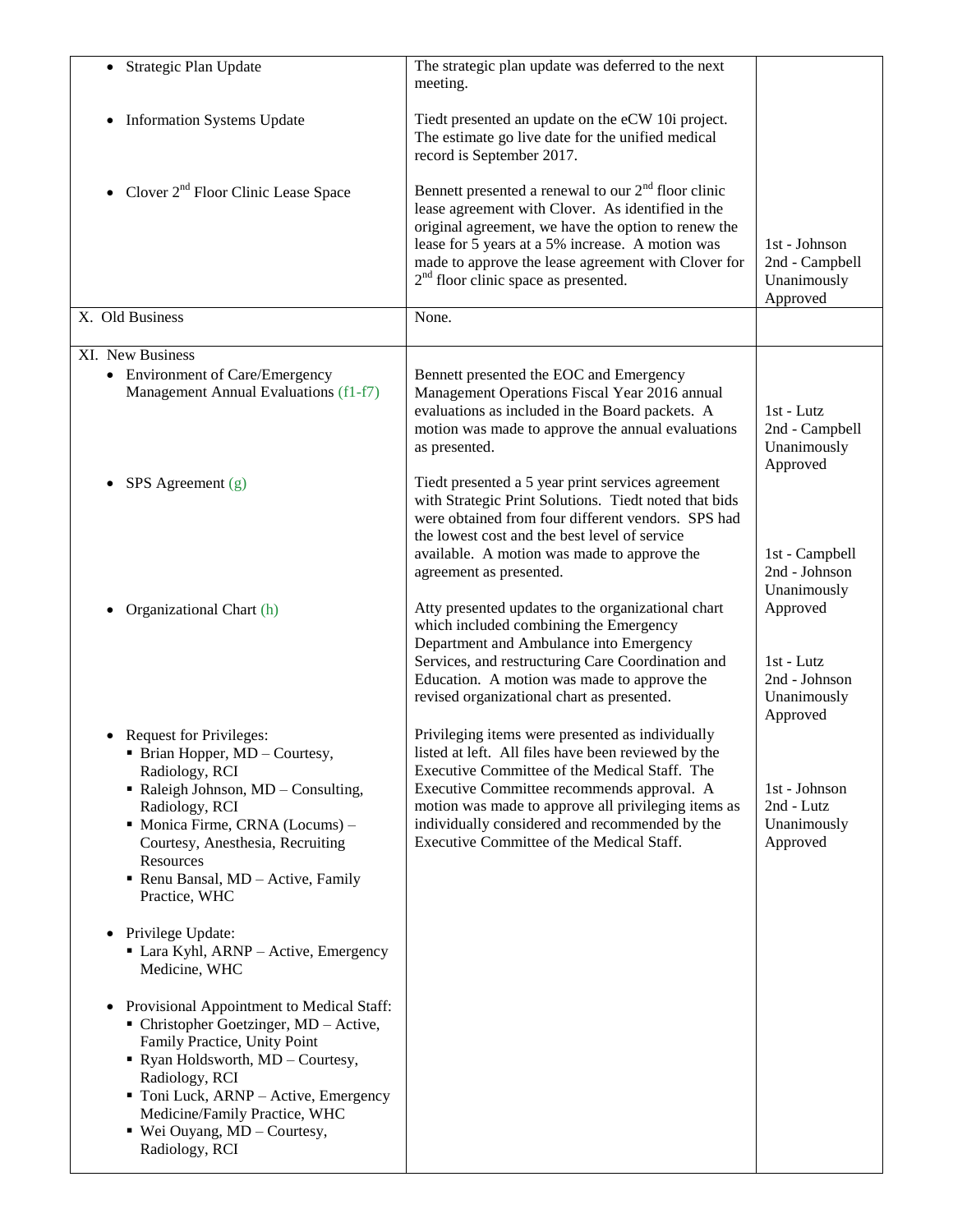| Stef Rinehardt, CRNA (Locums) -<br>Courtesy, Anesthesia, Recruiting       |                                                                                                              |                               |
|---------------------------------------------------------------------------|--------------------------------------------------------------------------------------------------------------|-------------------------------|
| Resources                                                                 |                                                                                                              |                               |
| • Monica Firme, CRNA (Locums) -                                           |                                                                                                              |                               |
| Courtesy, Anesthesia, Recruiting<br>Resources                             |                                                                                                              |                               |
|                                                                           |                                                                                                              |                               |
| Change is Status Provisional to Regular                                   |                                                                                                              |                               |
| Status:                                                                   |                                                                                                              |                               |
| Gordon Kaplan, MD - Active, Family<br>Practice/Emergency Medicine, Wapiti |                                                                                                              |                               |
| • Mary Deutmeyer, ARNP - Active,                                          |                                                                                                              |                               |
| Family Practice, WHC                                                      |                                                                                                              |                               |
| <b>Continuation of Provisional Status:</b>                                |                                                                                                              |                               |
| • Joe Ahluwalia, MD - Courtesy,                                           |                                                                                                              |                               |
| Emergency Medicine, EPA                                                   |                                                                                                              |                               |
| <b>Resignations from Medical Staff:</b>                                   |                                                                                                              |                               |
| · Heidi Harms, ACNP - Active,                                             |                                                                                                              |                               |
| Emergency Medicine, WHC                                                   |                                                                                                              |                               |
| <b>Revised Clinical Privilege Forms:</b>                                  | The revised clinical privilege forms, listed at left,                                                        |                               |
| $\blacksquare$ Nephrology (i1)                                            | were presented for review as included in the Board                                                           |                               |
| • Pediatrics $(i2)$                                                       | packets. The revised privilege forms have been                                                               |                               |
| • Podiatric Medicine & Surgery $(i3)$<br>• Family Practice (i4)           | reviewed by the Executive Committee of the Medical<br>Staff and are recommended for approval. A motion       | 1st - Campbell                |
|                                                                           | was made to approve the revised privilege forms as                                                           | 2nd - Lutz                    |
| New Policies & Procedures: None                                           | written.                                                                                                     | Unanimously                   |
| Finance Committee (j)                                                     | Bennett reported that the Finance Committee met                                                              | Approved                      |
|                                                                           | this morning. Minutes from the meeting were                                                                  |                               |
|                                                                           | included in the Board packet.                                                                                |                               |
| • Capital Request - Philips V60 Non-                                      | Nathem presented a budgeted capital request for two                                                          |                               |
| Invasive Ventilator (x2) (j1 & j2)                                        | Philips V60 non-invasive ventilators at a cost not to                                                        |                               |
|                                                                           | exceed \$26,256.41. A motion was brought for from<br>Finance Committee to approve the capital request as     | $1st$ - Lutz<br>2nd - Johnson |
|                                                                           | presented.                                                                                                   | Unanimously                   |
|                                                                           |                                                                                                              | Approved                      |
| • Financial Assistance                                                    | There were no applications for financial assistance.                                                         |                               |
| Executive Committee $8/4/16$ (k)                                          | The minutes of the 8/4/16 Executive Committee                                                                |                               |
|                                                                           | meeting were presented as included in the Board                                                              |                               |
|                                                                           | packets. The Executive Committee acted to approve<br>an agreement with Claromentis for an intranet           | 1st - Vallem<br>2nd - Johnson |
|                                                                           | solution. The motion was ratified as presented.                                                              | Unanimously                   |
|                                                                           |                                                                                                              | Approved                      |
| Planetree Update                                                          | Solheim presented a Planetree update, noting that we<br>continue to have success with patient and family     |                               |
|                                                                           | involvement on our councils and committees.                                                                  |                               |
| <b>Bremer Avenue Reconstruction</b>                                       | Solheim reported she attended a meeting this                                                                 |                               |
|                                                                           | afternoon with the Iowa Department of                                                                        |                               |
|                                                                           | Transportation (DOT) and the engineering firm. The                                                           |                               |
|                                                                           | DOT is recommending that Bremer Avenue be<br>reduced to three lanes. The City Council will vote              |                               |
|                                                                           | September $12th$ on whether to approve going with the                                                        |                               |
|                                                                           | DOT recommendation, or to stay with the current                                                              |                               |
|                                                                           | four lane structure. Solheim presented information<br>about the significant safety advantages of reducing to |                               |
|                                                                           | a three lane structure. Discussion was held regarding                                                        |                               |